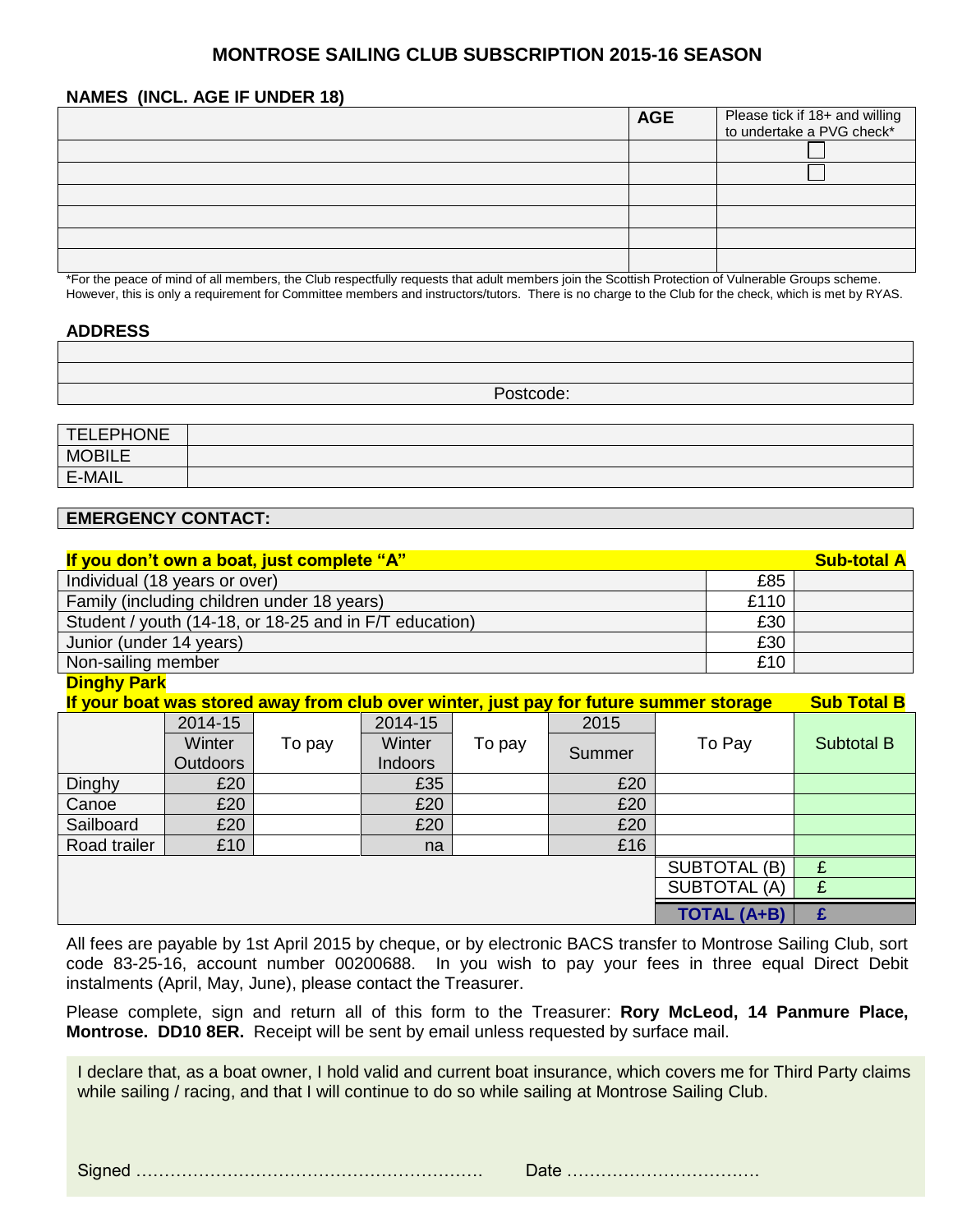# **Self-disclosure form for applicants for posts involving contact with children and/or vulnerable adults.**

*RYA Revised Feb. 2014*

Montrose Sailing Club is committed to safeguarding children and vulnerable adults from physical, sexual and emotional harm. As part of our safeguarding policy, we require applicants for posts involving contact with children and/or protected adults to complete this self-disclosure form. Having a criminal record will not necessarily bar you from working with us. This will depend on the nature of the position and the circumstances and background of your offences.

(Cross-out one answer and circle the other one to ensure your response is clearly understood)

|              | Have 'you' ever been convicted or cautioned of any criminal offences.                                                                                                                                                                                                                                              |            |           |  |
|--------------|--------------------------------------------------------------------------------------------------------------------------------------------------------------------------------------------------------------------------------------------------------------------------------------------------------------------|------------|-----------|--|
|              | Note: You are advised that under the provisions of the Rehabilitation of Offenders Act<br>1974 as amended by the Rehabilitation of Offenders Act 1974 (Exclusions and<br>Exceptions) (Scotland) Order 2003 you should declare all convictions including 'spent'<br>convictions, cautions, warnings and reprimands. |            |           |  |
|              | If yes, please supply details:                                                                                                                                                                                                                                                                                     |            |           |  |
| $\mathbf{2}$ | Are you a person known to any Children and Families Social Care<br>Department as being an actual or potential risk to children?                                                                                                                                                                                    | <b>YES</b> | <b>NO</b> |  |
|              | If yes, please supply details:                                                                                                                                                                                                                                                                                     |            |           |  |
| 3            | Have you ever had any disciplinary sanction relating to child abuse?                                                                                                                                                                                                                                               | <b>YES</b> | <b>NO</b> |  |
|              | If yes, please supply details:                                                                                                                                                                                                                                                                                     |            |           |  |

Declaration. I declare that to the best of my knowledge, the information given above is correct and understand that any misleading statement or deliberate omission may be sufficient grounds for cancelling or denying membership.

I understand that I may be asked to apply to be a member of the Voluntary Scotland Disclosure Service Protection of Vulnerable Groups (PVG) scheme and consent to do so if required. I understand that the information contained in this form and in the Disclosure may be passed on, where strictly necessary, to regulatory bodies and/or third parties who have an interest in child protection and/or protected adults issues

Name(s) Signed Date

 **Note: If applicant is aged under 18, this form should be counter-signed by a parent or guardian.**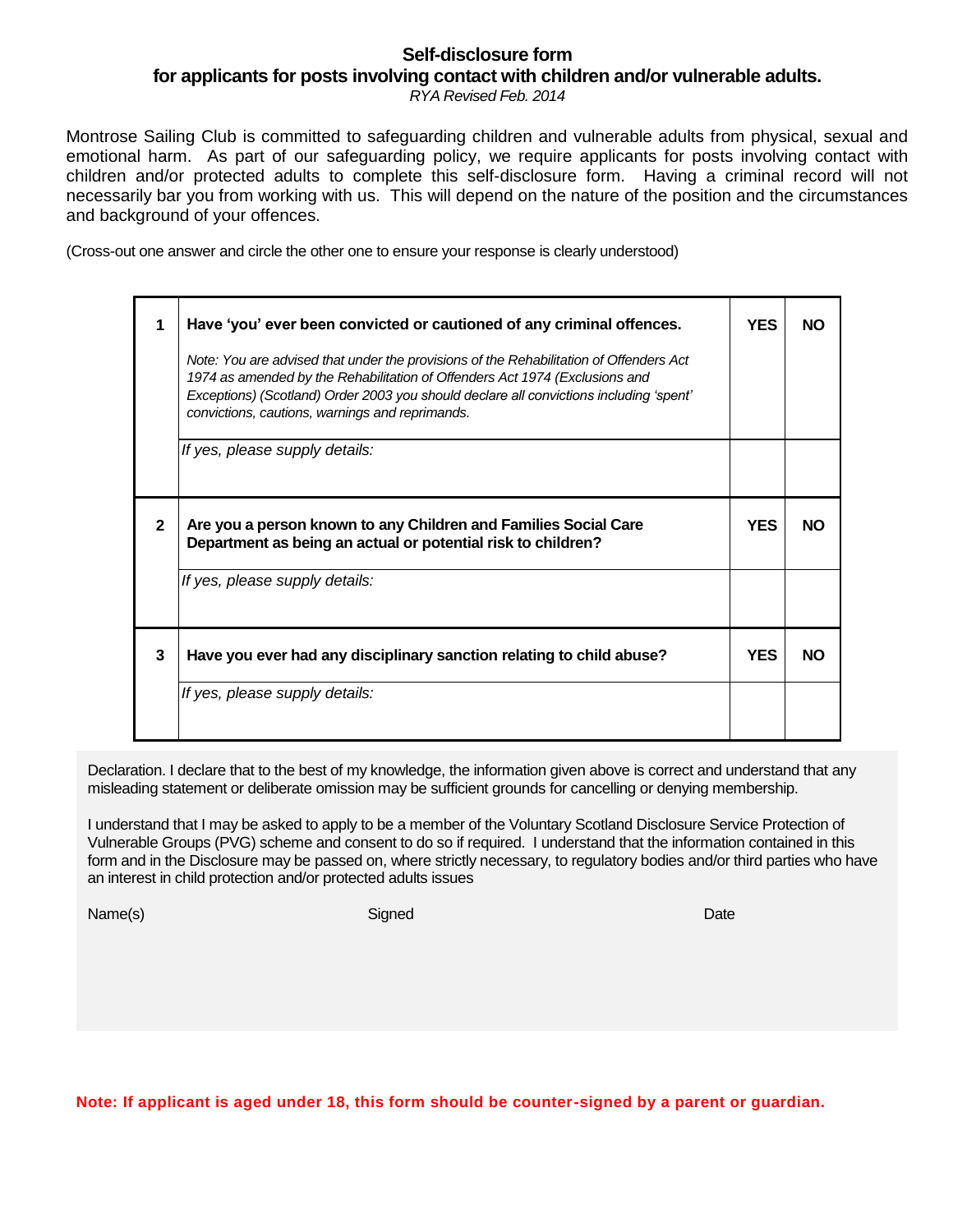# **CONFIDENTIAL Contact and Medical Details (ADULT) Season 2015**

An appropriate form should competed for each person named on the membership form and given in a labelled (name) sealed envelope to Club Secretary at beginning of season – the envelope will be securely held at the Club House and will only be opened in the case of medical need.

| Name<br>Phone              | D of B (if under $18$ ):<br>Mobile: |  |  |  |
|----------------------------|-------------------------------------|--|--|--|
| Address                    |                                     |  |  |  |
|                            |                                     |  |  |  |
| <b>Emergency Contact A</b> |                                     |  |  |  |
| Name:                      | Relationship:                       |  |  |  |
| Phone:                     | Mobile:                             |  |  |  |
|                            |                                     |  |  |  |
| <b>Emergency Contact B</b> |                                     |  |  |  |
| Name:                      | Relationship:                       |  |  |  |
| Phone:                     | Mobile:                             |  |  |  |
|                            |                                     |  |  |  |

# **MEDICAL DETAILS**

GP / GP Practice: Phone:

Medical Conditions (e.g. Asthma):

Medications:

Allergies:

Any other relevant information? (e.g. Pacemaker, joint replacements?):

#### **PHOTOGRAPHY**

In the normal course of club activities it is likely that photographs or videos will be taken of boats and sailors and used to improve coaching or publicise the club (e.g. through the club website and Facebook page, posters, or local newspapers). To reduce the risk of images being used inappropriately, we will only make use of images of people who are suitably dressed. Montrose SC recognises that photography of children / vulnerable adults is a sensitive issue and hence anonymous images will be used, unless prior permission has been given for names to be used (e.g. Trophy night awards); for Protected Groups this will ordinarily be forenames only.

If you consent to your name being used in club publicity please tick this box: . If you **DO NOT** consent to your images being used in club publicity please tick this box: . Signed: Date